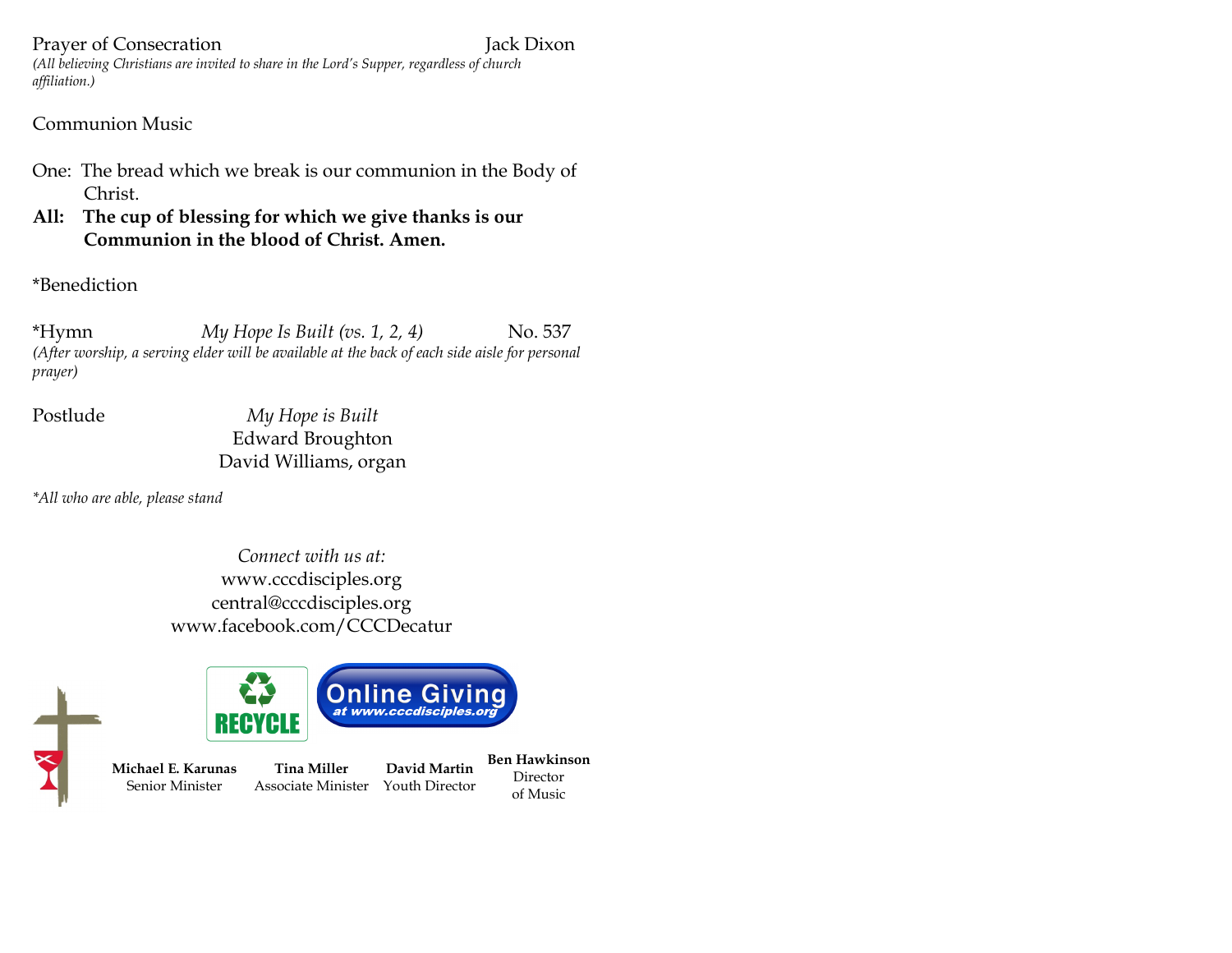# **ORDER OF WORSHIP**

**Sunday, May 29, 2022** *Sharing Christ. Changing Lives. Delivering Hope.*

|                                                                                                                                                                                                                                                                                                         |                                                      |                      | Prayer Hymn                                                                                                                                                                                                                                                                      | Glorious Things of Thee Are Spoken                                              | No. 709   |
|---------------------------------------------------------------------------------------------------------------------------------------------------------------------------------------------------------------------------------------------------------------------------------------------------------|------------------------------------------------------|----------------------|----------------------------------------------------------------------------------------------------------------------------------------------------------------------------------------------------------------------------------------------------------------------------------|---------------------------------------------------------------------------------|-----------|
| Prelude                                                                                                                                                                                                                                                                                                 | Prelude on "When in Our Music"<br><b>Stan Pethel</b> |                      | Pastoral Prayer                                                                                                                                                                                                                                                                  |                                                                                 |           |
| David Williams, organ                                                                                                                                                                                                                                                                                   |                                                      |                      |                                                                                                                                                                                                                                                                                  |                                                                                 |           |
| Words of Welcome                                                                                                                                                                                                                                                                                        |                                                      | Tina Miller          | (8:00) Prayer Response<br>(10:30) Special music, Ben Hawkinson                                                                                                                                                                                                                   |                                                                                 |           |
| *Opening Hymn<br>No. 7                                                                                                                                                                                                                                                                                  |                                                      | Offertory Invitation |                                                                                                                                                                                                                                                                                  |                                                                                 |           |
| When in Our Music God Is Glorified (1, 4, 5)                                                                                                                                                                                                                                                            |                                                      |                      | No. 46<br>*Doxology                                                                                                                                                                                                                                                              |                                                                                 |           |
| <i>*Responsive Reading</i>                                                                                                                                                                                                                                                                              |                                                      |                      |                                                                                                                                                                                                                                                                                  |                                                                                 |           |
| Leader: The Spirit and the bride say, "Come."                                                                                                                                                                                                                                                           |                                                      |                      | <i>*Prayer of Dedication</i>                                                                                                                                                                                                                                                     |                                                                                 |           |
| People: Let everyone who is thirsty come.<br>Leader: Let everyone who hears say, "Come."<br>People: Come and drink the water of life.<br>Leader: Come to the Alpha and the Omega, the Root of David,                                                                                                    |                                                      |                      | (8:00) Special Music<br>$(10:30)$ Anthem                                                                                                                                                                                                                                         | <b>Ben Hawkinson</b><br>In the Silence of This Moment<br>arr. Douglas E. Wagner |           |
|                                                                                                                                                                                                                                                                                                         | the Brilliant Morning Star.                          |                      |                                                                                                                                                                                                                                                                                  |                                                                                 |           |
| People: Amen. Come, Lord Jesus.                                                                                                                                                                                                                                                                         |                                                      |                      | <b>Scripture Reading</b>                                                                                                                                                                                                                                                         | Revelation 22:12-14, 16-17, 21                                                  |           |
| *Invocation                                                                                                                                                                                                                                                                                             |                                                      |                      | One: The Word of God for the People of God.<br>Thanks be to God.<br>All:                                                                                                                                                                                                         |                                                                                 |           |
| *Lord's Prayer                                                                                                                                                                                                                                                                                          |                                                      |                      |                                                                                                                                                                                                                                                                                  |                                                                                 |           |
|                                                                                                                                                                                                                                                                                                         | Our Father, who art in heaven, hallowed be Thy name. |                      | Sermon                                                                                                                                                                                                                                                                           | I Am Coming Soon                                                                |           |
| Thy kingdom come.<br>Thy will be done on earth as it is in heaven.<br>Give us this day our daily bread.<br>And forgive us our debts as we forgive our debtors.<br>And lead us not into temptation, but deliver us from evil.<br>For Thine is the kingdom, and the power and the glory<br>forever, Amen. |                                                      |                      | Invitation to Discipleship                                                                                                                                                                                                                                                       |                                                                                 |           |
|                                                                                                                                                                                                                                                                                                         |                                                      |                      | In Remembrance of Me<br>No. 403<br>Communion Hymn<br>(In Christ's name we welcome all persons into membership into the church by confession of faith<br>and baptism or by transfer of membership. Please step to the front pew during the singing of this<br>Hymn of Communion.) |                                                                                 |           |
| *Gloria Patri                                                                                                                                                                                                                                                                                           |                                                      | No. 35               | Meditation                                                                                                                                                                                                                                                                       |                                                                                 | Jan Dobbs |
| Children's Moment                                                                                                                                                                                                                                                                                       |                                                      | David Martin         | Words of Institution                                                                                                                                                                                                                                                             |                                                                                 |           |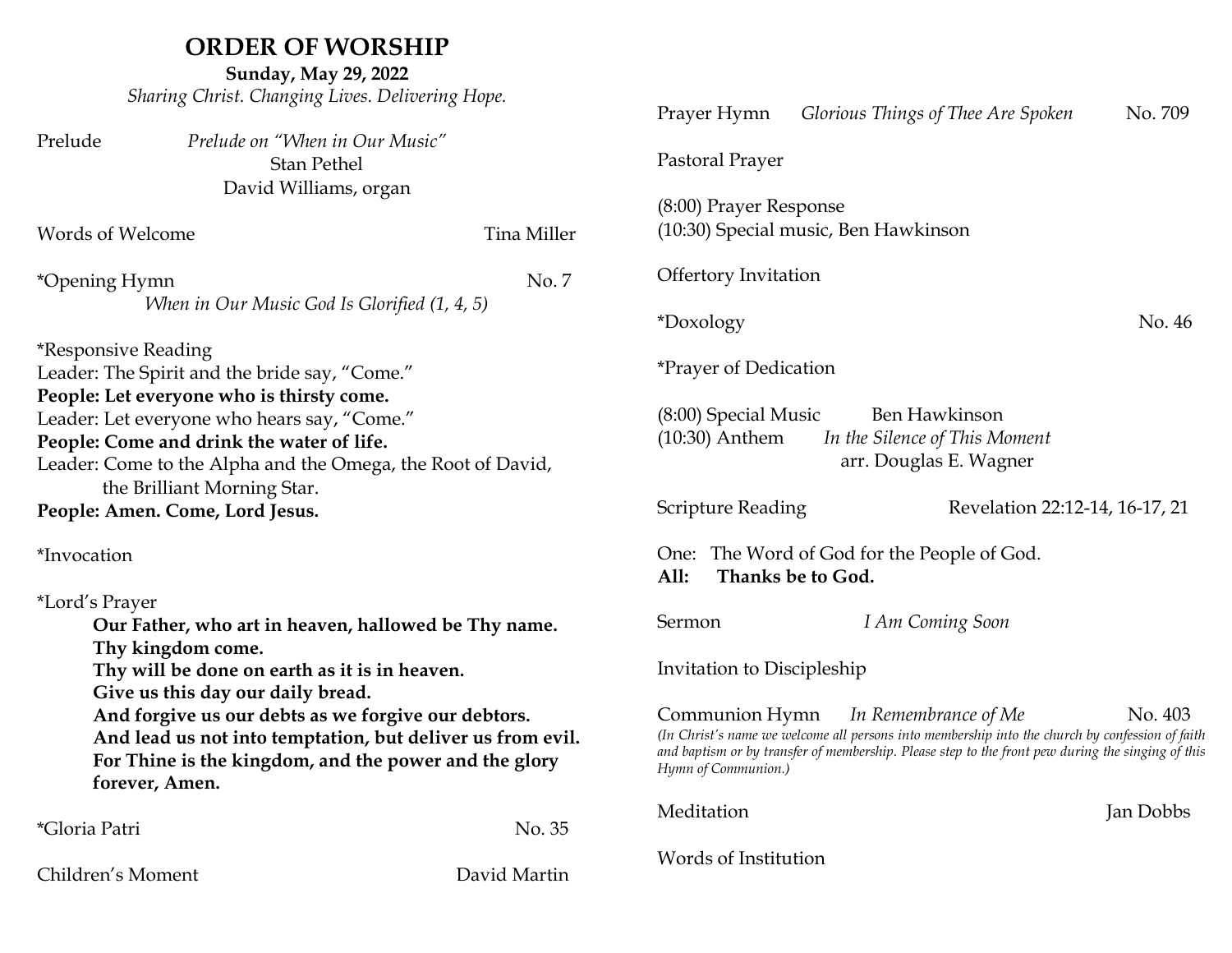#### **Members**

Barbara Tyler Karma Lynn Carpenter Unique Hess Evelyn Sanders Gretchen Barron Linda Kuhns David Ash David Poisel Herb & Duff Knudsen Bob & Pat O'Connell Larry Pepper Susie Bean Tessa McCoy Sarah, Chad, & Amelia Jennings Dean Gray Bob Logan



#### **Members in Nursing Home & Assisted Living**

Doris McArty (Imboden Creek) Arlene Penn (Imboden Creek) Zettie Stern (Imboden Creek) Nancy Turner (Imboden Creek) Merle Chapman (Imboden Creek Gardens) Elaine Hynds (Imboden Creek Gardens) Wanda Poisel (Imboden Creek Gardens) Marilyn Riley (Randall Residence) Max Sperry (Randall Residence) Glen & Arlone Dalluge (Randall Residence) Doris Matey (Hickory Pt Christian Village) Ellen Sheffer (Hickory Pt Christian Village) Helen Ryan (Hickory Pt. Christian Village) Joan Smith (Heritage Health) Bess King (The Glenwood) Bob & Chloe Hoaglin (Vonderlieth) Jean Booher (Primrose) Morris Birkhead (Villas at Hollybrook)

#### **Friends & Family**

Misty Mochel (friend of Marci Baumann) Diane Lockwood (Friends of Nancy Ellen Taylor) Barb Disney (Friend of Penny Rutherford) Shannon Francisco (Friend of Bob Smith) Janet May Carpenter (mother of Karma Lynn Carpenter) Michael Moran (son in law of Larry & Marla Winkleblack) Jill Bolin (Larry & Marla Winkleblack's daughter) Carrol Virt (father of Diana Ritter) Juanita Churchill (mother of Theresa Fulk) Ruth Albin (family of Nancy Ellen Taylor) Michelle Yeager (daughter of Gail Prince)

#### **Friends & Family, continued**

Mac Funk (son of Steve & Carrie Funk) Edna Straghan (mother of Kathy Kauzlarich) Stacy Dill (friend of Donna Dash) Jim Nuernberger (friend of Jim & Debbie Hoffert) Curt Jackson (cousin of Nancy Ellen Taylor) Harriette York (mother of David York) Ron Price (brother of Debbie Hoffert) Vickie Jacobs (daughter of Maria Jacobs) Jeff Powers (son-in-law of Dave & Nita Phillips) Jane Spires (friend of many CCC members) Debbie Seitz (friend of Julie & Ken Jacoby) Jackson (friend of Janelle Beedle) Mary Teller (cousin of Steve & Carrie Funk) Kim Klotz Schuhardt (relative of Mary Jane Oliver) Linda & Wayne Mollohan (friends of Nancy Ellen Taylor) Mark Demoulin (son of Jahala Demoulin) Robert A. Young (father of Michele Bafford) Cecelia Adams (granddaughter-in-law of Ed & Joy Adams) Lena Rutherford (niece of the Rutherford families) Jackie Pepperman (niece of Maria Jacobs) Bob & Jane Campbell (brother & sister-in-law of Bruce Campbell) Maya Anthony (friend of Liz Campbell) Dick Martin (friend of Jim Bednar) Kay Green (friend of Penny Rutherford) Bradley Day (friend of Charles & Sandra Hunter) Quentin Wilmot (brother of Kevin Wilmot)

## **We Pray for Those in the Military:**

Bobby Backes (nephew of Keith & Jeannie Backes) Trysten Hall (son of Sheila & Charles Hall, great-grandson of Lawrence & Sally Thicksten) Katy & Matt Holden (granddaughter & grandson-in-law of Nancy Ellen Taylor) Phillip Johnston (son of Becky Johnston) Mitchell Lucas (grandson of Nancy Ellen Taylor) Jeremiah & Rachel Singletary (great-nephew of Marilyn Ward) Preston Wade (son of Larry & Karen Wade) Lucas Ward (grandson of Marilyn Ward)